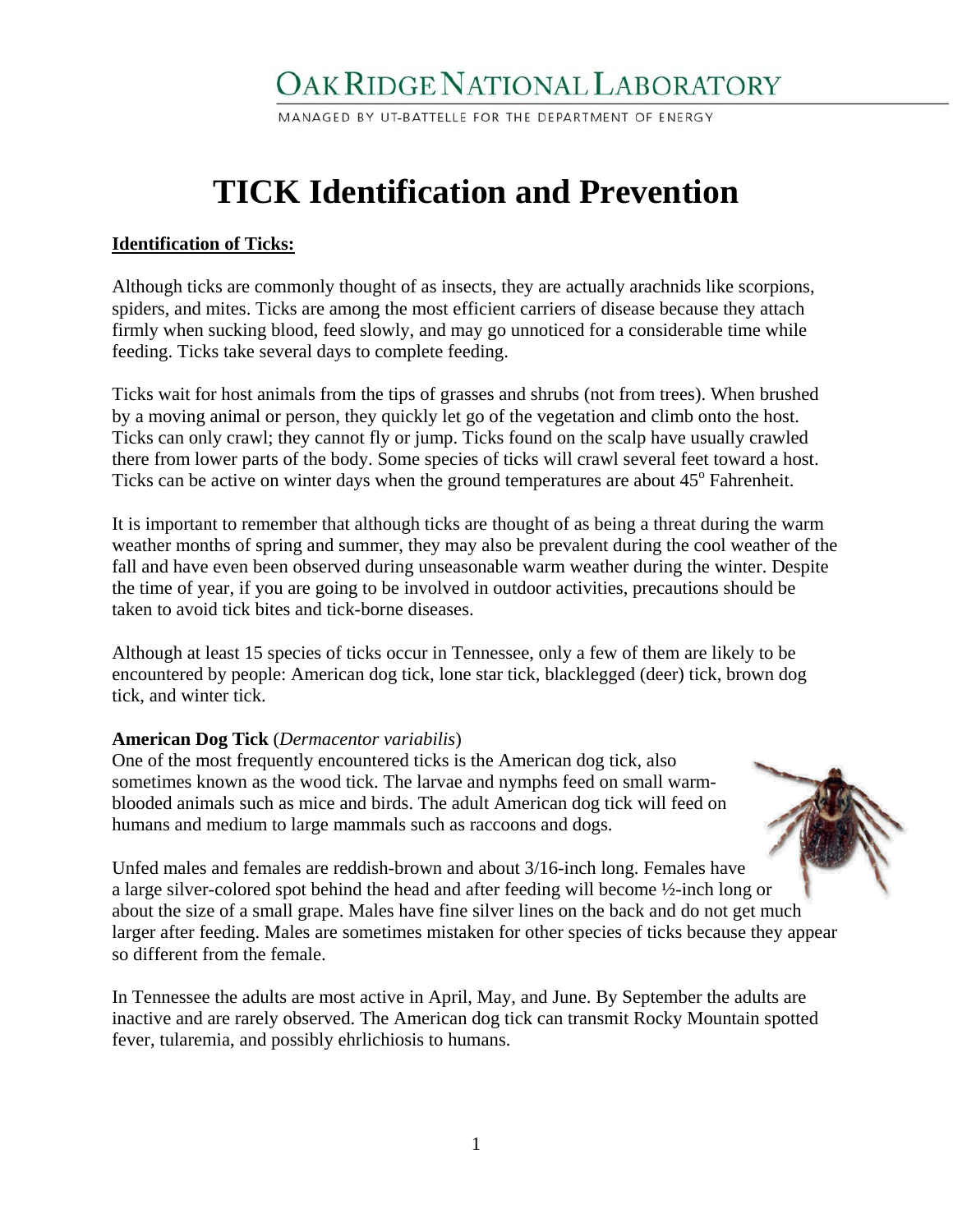#### **Lone Star Tick** (*Amblyomma americanum*)

The lone star tick is rarely observed in Tennessee, although it can occasionally be found within the state. Larvae, nymphs, and adults will feed on a variety of warmblooded hosts, including people. The larva is very tiny, only a little larger than the period at the end of this sentence. The nymph, the most common stage found on people, is about pinhead-sized. Adults are about 1/8-inch long and brown. The adult female has a white spot in the middle of her back.

The lone star tick is most active from April through the end of July. Although it can transmit Rocky Mountain spotted fever, the lone star tick is not as likely to transmit the disease as the American dog tick. This tick also may transmit tularemia and ehrlichiosis to humans. The lone star tick is not believed to transmit the bacteria that causes Lyme disease (*Borrelia burgdorferi*), but it may be associated with a related bacteria species that has not been completely identified.

#### **Blacklegged Tick, also known as the Deer Tick** (*Ixodes scapularis*)

All three active stages of the blacklegged/deer tick feed on a variety of hosts including people. After the eggs hatch in the spring, the very tiny larvae feed primarily on white-footed mice or other small mammals. The following spring the larvae molt into pinhead-sized, brown nymphs that feed on mice, larger warm-blooded animals, and people. In the fall they molt into adults that feed primarily on deer, with the females laying eggs the following spring. Adults are reddish-brown and about 1/8-inch long (or about one-half the size of the more familiar female American dog tick).

These ticks are found in wooded areas along trails. The larvae and nymphs are active in the spring and early summer; adults may be active in both the spring and fall. The blacklegged/deer tick can transmit Lyme disease and possibly ehrlichiosis to humans.

#### **Brown Dog Tick** (*Rhipicephalus sanguineus*)

The brown dog tick (also known as the kennel tick) is found through most of the United States. This tick feeds on dogs, but rarely bites people. Unlike the other species of ticks, its life cycle allows it to survive and develop indoors. The brown dog tick is found primarily in kennels or homes with dogs where it may be found hiding in cracks, behind radiators, under rugs and furniture, and on draperies and walls.

The adult is reddish-brown and about 1/8-inch long and usually attaches around the ears or between the toes of a dog to feed. After feeding, a female

may engorge to ½-inch long. She then drops off the dog and crawls into a hiding place where she may lay as many as 3,000 eggs. This tick is tropical in origin and does not survive Tennessee winters outdoors. The brown dog tick is not an important carrier of human disease.



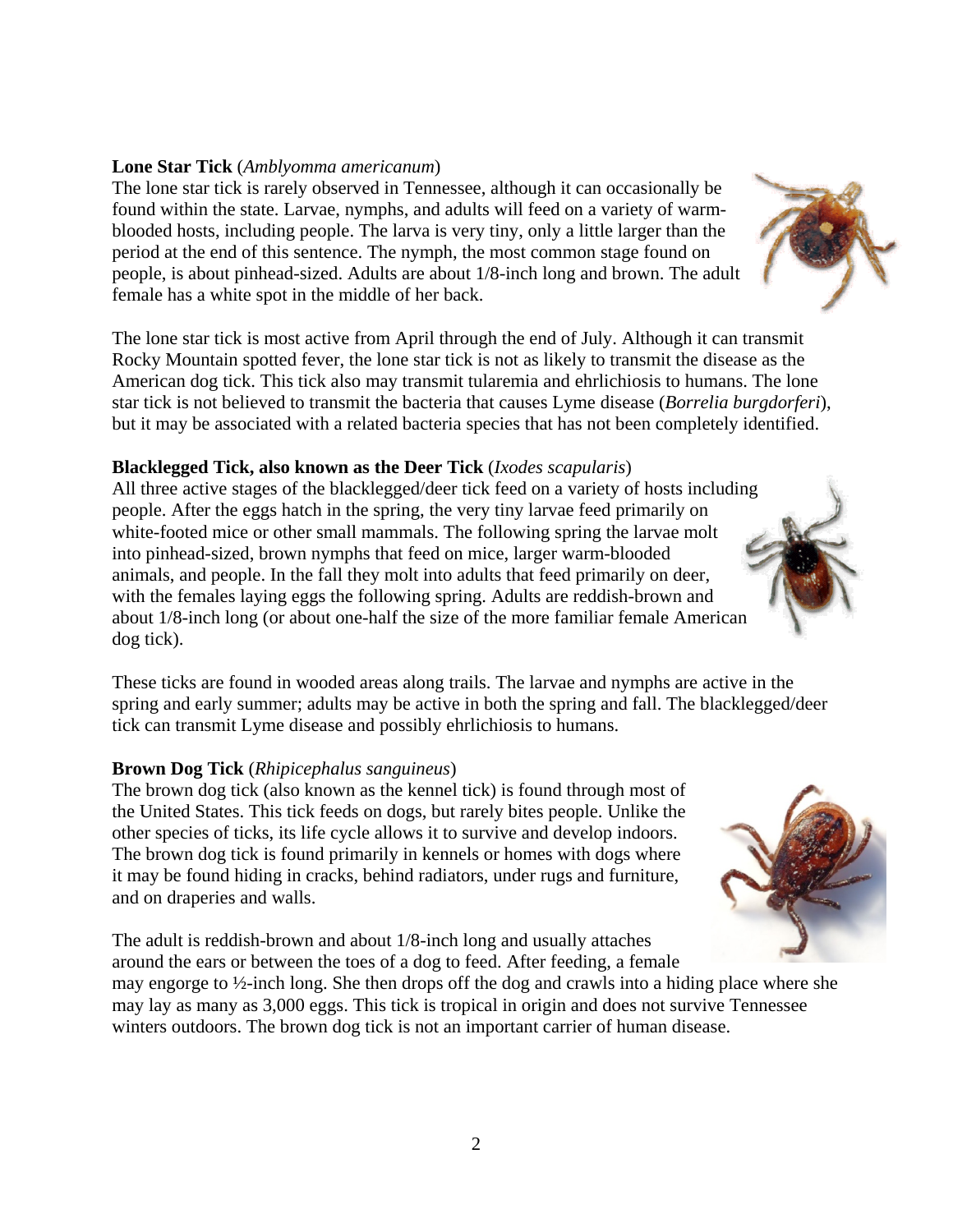## **Winter Tick** (*Dermacentor albipictus*)

The winter tick is a species that feeds on large mammals like deer, cattle, and horses. Unlike the hard ticks mentioned above, the winter tick attaches to the host as a larva and remains attached throughout its life. Consequently, this tick is rarely encountered by campers or hikers. Hunters may, however, find the winter tick in large numbers on deer carcasses. Although the winter tick may carry diseases of large wild mammals, it is not known to transmit disease to humans.



#### **Preventing Tick Bites and Disease:**

The best way to protect yourself against tick-borne illness is to avoid tick bites. This includes avoiding known tick- infested areas. If you live in, visit, or work in wooded areas or areas with tall grass and weeds, however, consider these precautions to help prevent tick bites and decrease the risk of disease:

- Wear protective clothing (e.g., long-sleeved shirts, long trousers, boots or sturdy shoes, a head covering). Ticks are easier to detect on light-colored clothing. Tuck trouser cuffs in socks. Tape the area where pants and socks meet so ticks cannot crawl under clothing.
- Apply insect repellent containing 10 to 30 percent DEET primarily to clothes. Apply sparingly to exposed skin. Do not spray directly to the face; spray the repellent onto hands and then apply to face. Avoid sensitive areas like the eyes, mouth, and nasal membranes. Be sure to wash treated skin after coming indoors. Use repellents containing permethrin to treat clothes (especially pants, socks, and shoes) but not skin. Always follow label directions; do not misuse or overuse repellents.
- Walk in the center of trails so weeds do not brush against you. In work areas individuals who sit on the ground or disturb leaf litter on the forest floor may encounter ticks.
- Check yourself and coworkers every two to three hours for ticks. Most ticks seldom attach quickly and rarely transmit disease organisms until they have been attached for four or more hours. If your pets spend time outdoors, check them for ticks, too.
- If ticks are crawling on the outside of your clothes, they can be removed with masking or cellophane tape. A ring of tape can be made around the hand by leaving the sticky side out and attaching the two ends. Ticks will stick to the tape that can then be folded over and placed in the trash.
- Remove any tick promptly. The mouthparts of a tick are barbed and may remain embedded and lead to infection at the bite site if not removed promptly. Do not burn the tick with a match or cover it with petroleum jelly or nail polish. Do not use your bare hands to remove the tick because tick secretions may carry disease. The best way to remove a tick is to grasp it firmly with tweezers as close to the skin as possible and gently, but firmly, pull it straight out. Do not twist or jerk



an Embedded Tick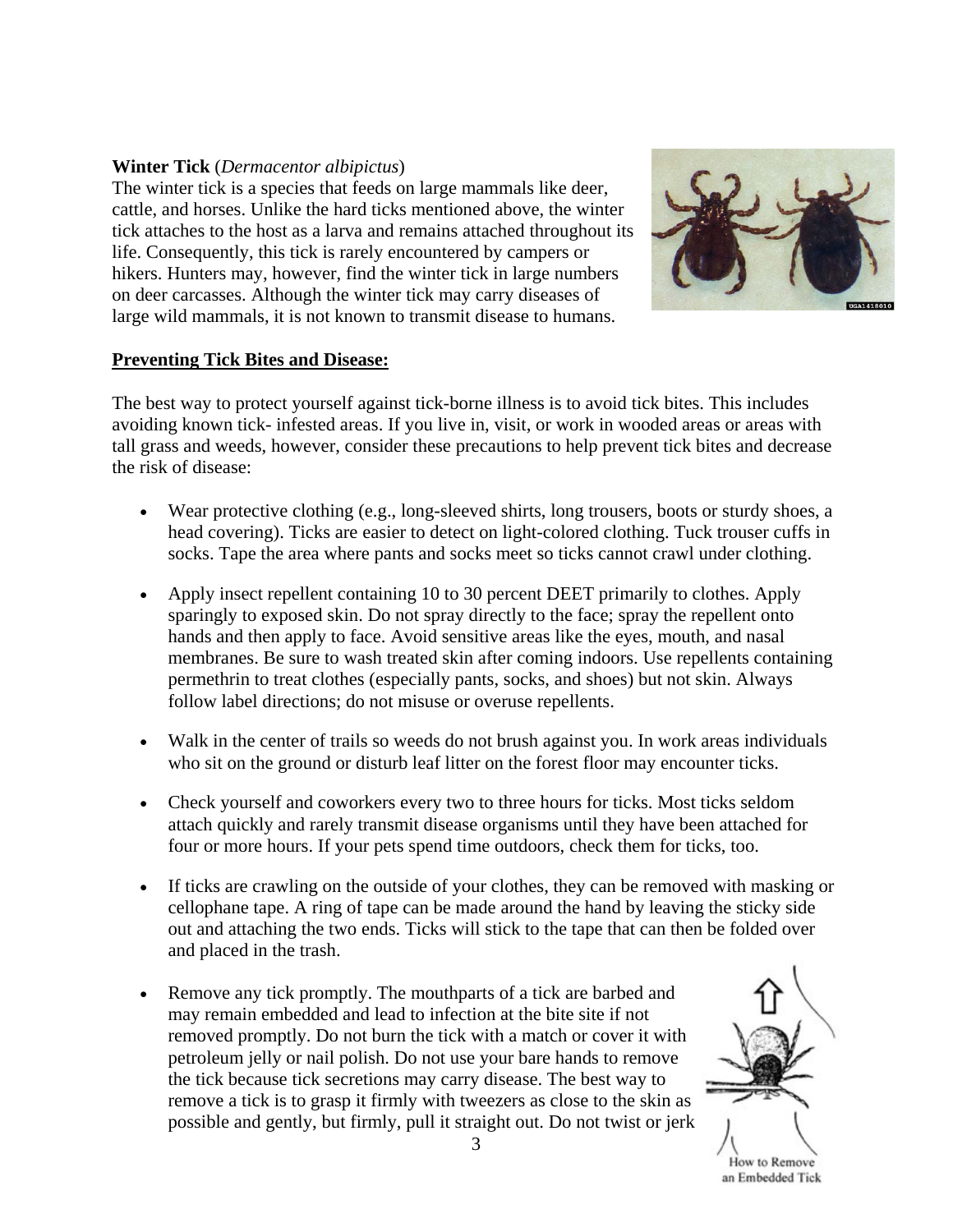the tick. If tweezers are not available, grasp the tick with a piece of tissue or cloth or whatever else can be used as a barrier between your fingers and the tick. Ticks can be safely disposed of by placing them in a container of soapy water or alcohol, sticking them to tape, or flushing them down the toilet.

- Wash the bite area and your hands thoroughly with soap and water and apply an antiseptic to the bite site.
- If you have an unexplained illness with fever, contact ORNL Medical. Be sure to tell the physician if you have been outdoors in areas where ticks might be present or traveled to areas where tick-borne diseases are common.

# **Tick-Borne Diseases:**

Tick-borne, or rickettsial, diseases first cause flu-like symptoms that can be treated with antibiotics if caught early. Untreated, they may cause serious health problems, including death in rare cases. Three bacterial illnesses often transmitted by ticks include:

- Rocky Mountain spotted fever
- Lyme disease
- Ehrlichiosis

**Rocky Mountain spotted fever** is the most severe and most frequently reported rickettsial illness in the United States. The disease is caused by *Rickettsia rickettsii*, a species of bacteria that is spread to humans by ixodid (i.e., hard) ticks. Initial signs and symptoms of the disease include sudden onset of fever, headache, and muscle pain, followed by development of a rash. The disease can be difficult to diagnose in the early stages, and without prompt and appropriate treatment it can be fatal.